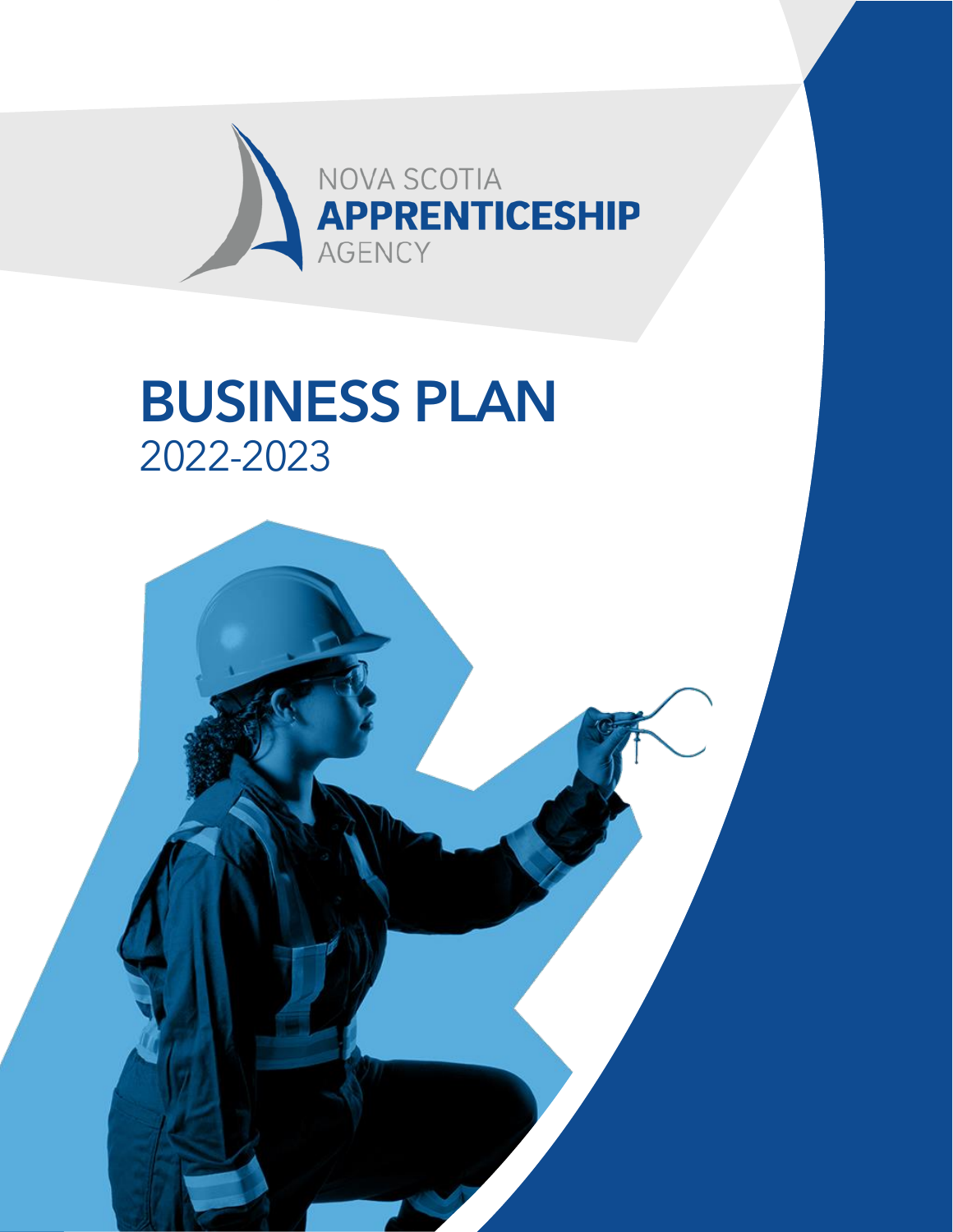

# *NSAA 2022-2023 Business Plan*

### Introduction

Apprenticeship is a post-secondary education and training system that leads to certification and quality careers in the skilled trades. Apprentices receive hands-on training from certified tradespeople along with in-class technical training and long-term practitioners without formal training are supported to achieve certification.

The Nova Scotia Apprenticeship Agency is the legislated authority for trades training in the province and in this role partners with industry, community organizations and equity groups to promote apprenticeship opportunities, and to ensure that trades-specific training is responsive to the needs of industry and the Nova Scotia job market.

The 2022-2023 Business Plan for the Nova Scotia Apprenticeship Agency (Agency) continues to prioritize actions that advance the Agency's 2020-2025 Strategic Plan as well as those identified in the Agency's renewed *Building More Equitable Pathways* framework to advance an equitable, diverse, accessible, and inclusive apprenticeship system.

In addition, the Business Plan also incorporates the new Government's priorities, where the Minister of Labour, Skills and Immigration has been given the mandate to modernize apprenticeship programs in Nova Scotia as well as provide support to her colleagues on related mandate priorities, including promoting the skilled trades through awareness and experiential opportunities for in-school youth and increasing the diversity of those who participate. In addition, the apprenticeship system has been linked to the population growth strategy, social procurement efforts, the recent safe, affordable housing strategy in terms of responding to labour shortages, and to the Environmental Sustainability and Climate Change Reduction Act to ensure innovations that support environmental sustainability are incorporated into trades programs.

In the new year and as the hub of the trades training system in Nova Scotia, the Agency will seek to strengthen its position to fulfill its mandate and prepare effectively to meet the increasing demand for skilled trades labour now and into the future. This work will require a significant level of outreach to youth, those underrepresented in the system, and their influencers to increase the number of individuals pursuing apprenticeship and entering skilled trades careers. In addition, the Agency will explore and develop measures to support a stronger certification rate among equity seeking apprentices and those experiencing learning challenges. The Agency will continue to provide a meaningful forum for industry to guide and shape apprenticeship programs that are relevant and respond to emerging trends and trade practice and bring forward legislative and regulatory amendments designed to increase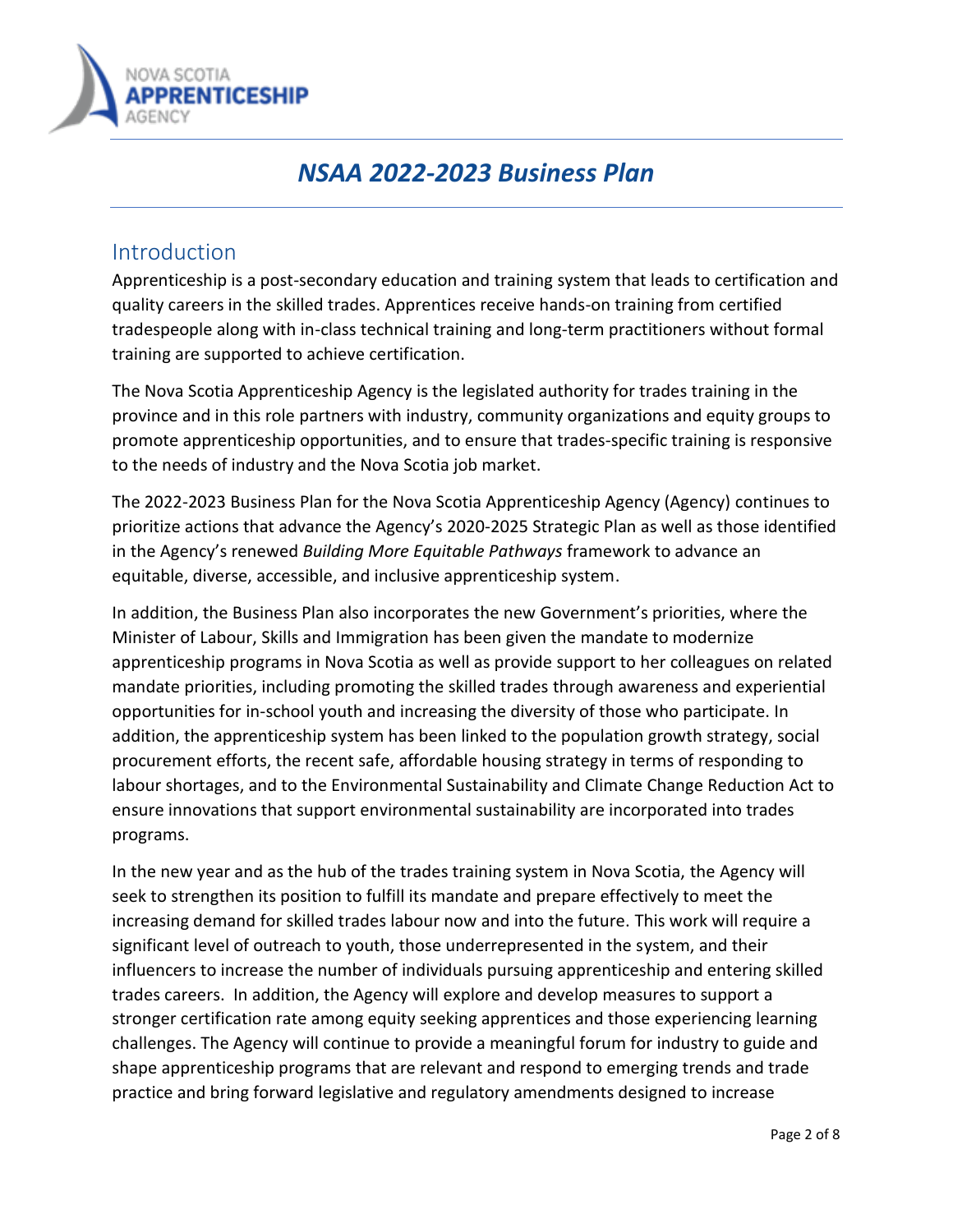responsiveness to apprentice and employer needs. The Agency's work will be carried out in partnership with employers and industry, training providers, community-based organizations, and other government bodies under the auspices of the following principles:

- → **Diverse and inclusive:** We will embrace the need for diversity and encourage entry into a much wider range of trades, helping apprentices and employers understand the value of a diverse and inclusive workforce.
- → **Partnership-based:** We will put the employer/apprentice relationship at the heart of the trades training system. The employer is the primary trainer and beneficiary; therefore, the system must be industry-led and industry-driven.
- → **Service Excellence:** We will strive to provide efficient, responsive service to clients and employers, leveraging technology to ensure access to resources and information.
- → **Innovative and strategic:** We will make system- and trade-level decisions with industry, being open to multiple, flexible solutions and recognizing the dynamic nature of industry.
- $\rightarrow$  **Flexible and accessible:** We will identify and provide system supports and training that will ensure success, including bridging programs and essential skills programming.
- → **Results-focused and accountable:** We will be accountable and transparent to apprenticeship system partners for decisions, resource allocations, and performance, and we will establish standards and accountabilities for all participants — apprentices, employers, joint registration agreement participants, training providers, and service providers.

## Operating Environment

In 2021-2022, the apprenticeship system continued to meet the challenge of remaining fully operational while the COVID-19 pandemic persisted in new waves. The Agency integrated system innovations developed during the height of the pandemic into regular operations and experienced an overall rebound of apprenticeship registrations and completions.

While there has been a strong recovery in 2021, the loss of new registrations in 2020 poses a risk to the availability of certified tradespeople in future years. Employers are already reporting that they are having difficulty meeting labour force needs. It is estimated that the province will require approximately 11,179 new certified tradespeople to meet sector demand requirements over the next eight years, accounting for recovery, new growth, and retirements. This data covers 31 trades across the four sectors and represents between 92-99% of apprentices, depending on the sector. Given the current certification rate, the Agency needs to attract 28,000 new apprentices over the time period.

In addition, a landscape of systemic challenges threaten success in meeting this demand. First and foremost, an outdated perception of the skilled trades continues to hinder recruitment. Youth are not choosing Apprenticeship as a first choice and usually enter in their late twenties. The national average age to start an apprenticeship is 28 with the median age being 26.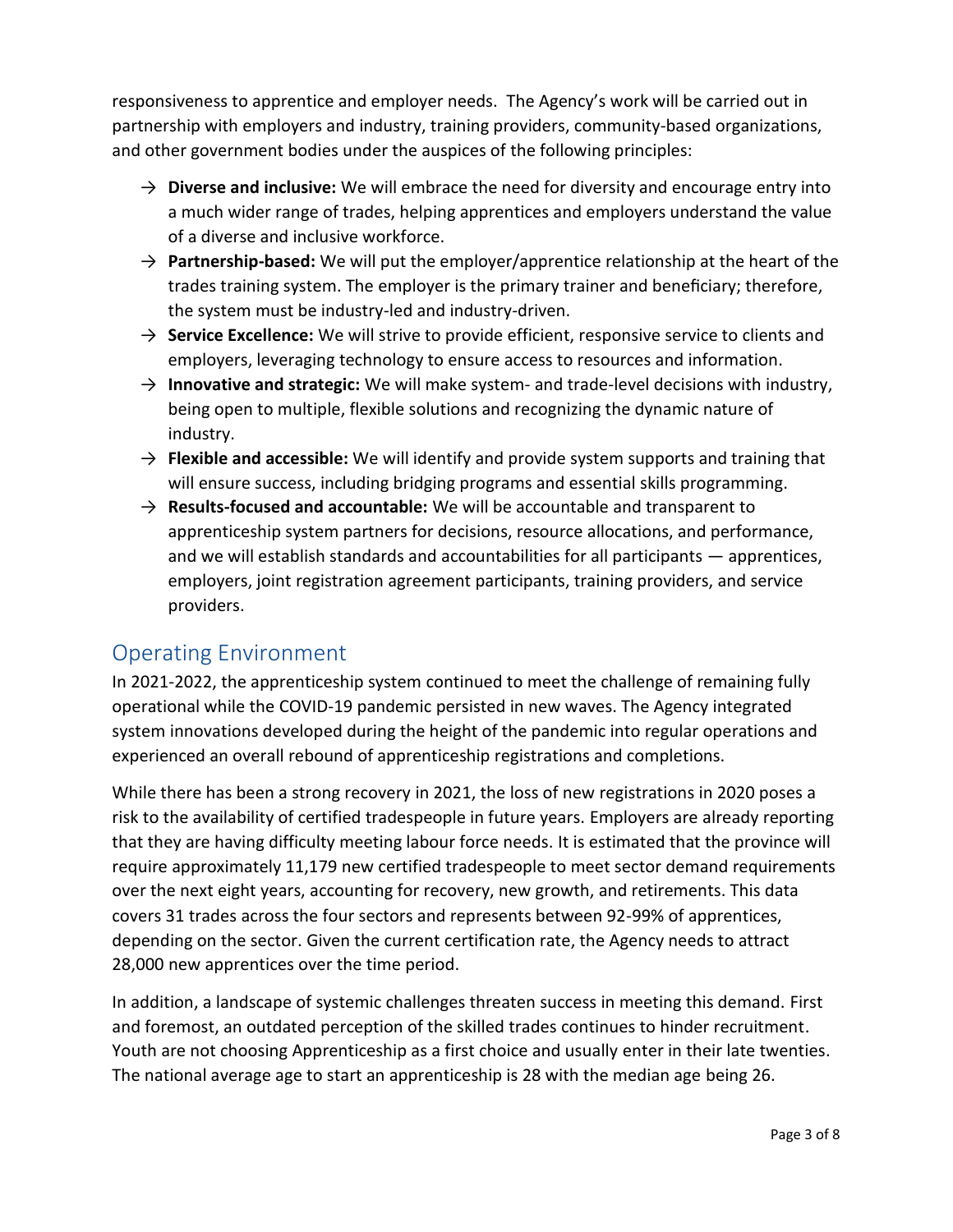According to the Youth Attitudes Towards the Trades Survey (2018; 2012), less than 1 in 10 15 year-old students and only 2% of 15-year-old female students definitely plan on pursuing a trades career. Student intentions towards pursuing jobs in the trades have remained largely unchanged between 2012 and 2018. Of students who have an intention to pursue postsecondary upon graduation in 2020-2021, 40.8% said university in NS, 17.9% said NSCC and 0.3% said Apprenticeship (NS Department of Education and Early Childhood Development (EECD) Graduate Intention Survey).

As a result of the Agency's many successful programs and partnerships, women and underrepresented groups are increasingly interested in pursuing skilled trades but many face obstacles to being hired or experience discrimination and harassment in the workplace which leads to leaving the trade before obtaining certification. The overall certification rate for apprenticeship training is 46%, reflecting a need to focus on retention strategies to support more apprentices to completion. Finally, Nova Scotia still lags in employer-sponsored training overall, affecting participation in apprenticeship which depends on employers to increase the availability of apprenticeship opportunities for new entrants (Canadian Survey on Business Conditions, Stats Can, Apr-May 2021).

Throughout the past year, the Agency has been working with its partners to change this landscape and in particular with its largest technical training provider, Nova Scotia Community College (NSCC), to renew its joint stewardship of the apprenticeship and trades qualifications system. NSCC and the Agency will continue to work towards their revised shared goals of achieving effective joint communication and decision making across both organizations, promoting the skilled trades, delivering quality training and inclusive learning experiences, and coordinating engagement with industry and other partners.

Moving forward, the Agency will seek to grow its impact in youth and equity programming to expand recruitment, achieve a greater level of service excellence to support program completion, and invest in timely and relevant trade program development, along with its Atlantic and pan-Canadian counterparts, to enhance the quality of training and integrity of trade certification. The Agency will continue to explore innovative, learner-focused delivery mechanisms for technical training and exams, prepare to implement the Apprenticeship Management System to provide real-time electronic service to its clients and expand its reach to employers and other partners in its effort to continuously improve.

# Business Plan Priorities for 2022-2023

#### Attract Skilled Trades Talent

In meeting the labour market needs of the future, the Agency will grow its efforts in attracting Nova Scotians to the skilled trades. Youth, parents, and educators need to be aware of education pathways for the skilled trades, have access to information and opportunities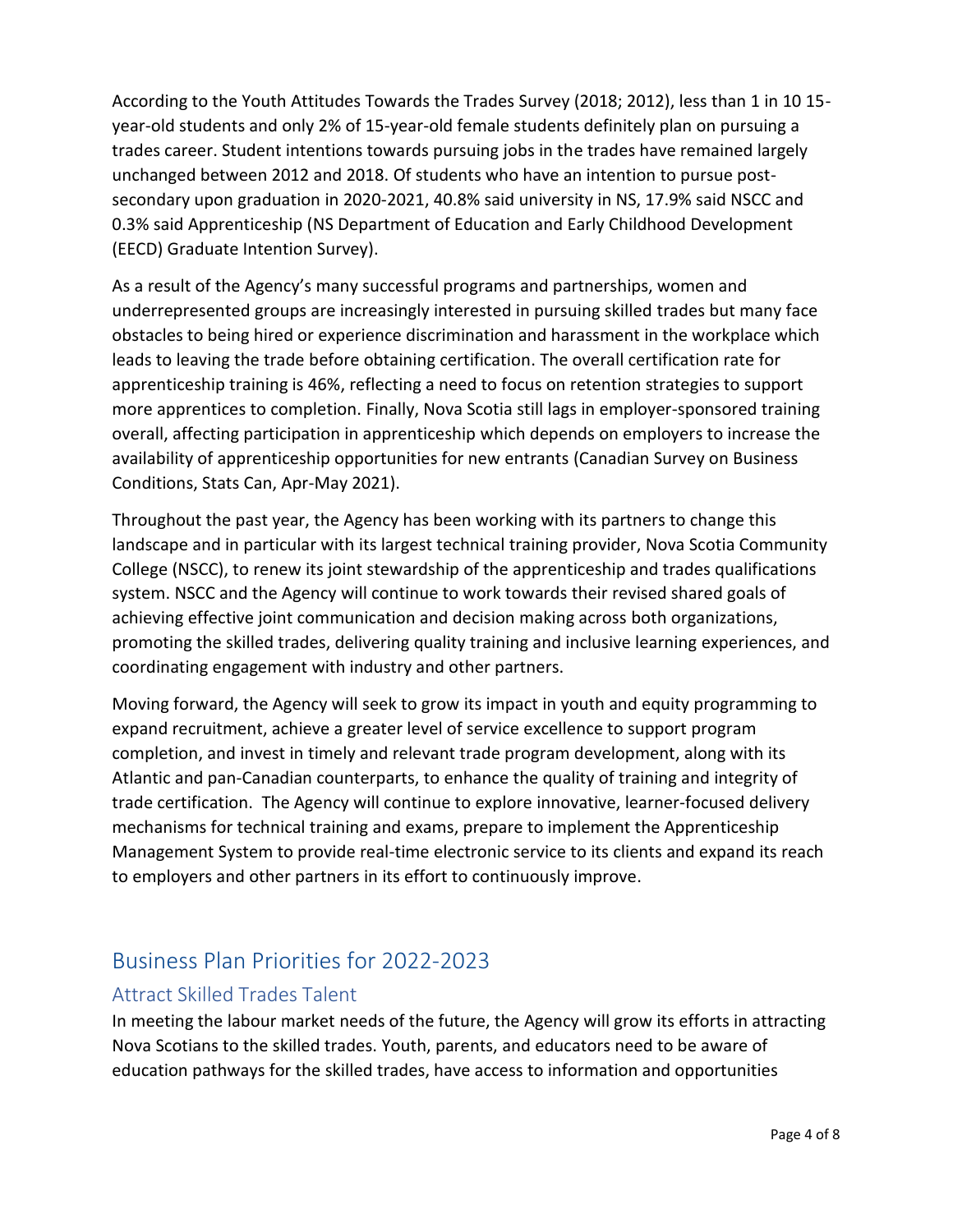available and make informed decisions with appropriate information about employment opportunities in the skilled trades. In 2022-2023, the Agency will:

- Continue marketing the Apprenticeship Awareness Raising campaign, "Ready When You Are", including television ads, a social and digital media campaign, billboards, and transit shelter and bus wrap ads. The campaign promotes the skilled trades as a quality post-secondary career to youth, parents, influencers, and the public, advancing the value of trades certification and promoting diversity and inclusion throughout the campaign.
- Collaborate with the Population Growth Marketing Working Group to support the pan-Canadian campaign to attract skilled trades workers to Nova Scotia and connect them to industry organizations.
- Partner with NSCC, EECD, industry associations, community, and equity-seeking organizations to promote careers in the skilled trades to youth, equity groups, and women through innovative awareness and experiential learning programs.
- Support successful Board and Trade Advisory Committees in their deliberation of trade applications and development of advice to the Minister on apprenticeship matters.
- Increase support at an industry sector level, including the development and dissemination of skilled trades labour market information resources for system users and leaders, growing participation in apprenticeship, and increasing capacity in new and undersubscribed trades.
- Support implementation of the strategic plan of the Aboriginal Apprenticeship Advisory Committee and grow coordination of efforts within the African Nova Scotian community.
- Provide oversight to the implementation of actions identified in *Building More Equitable Pathways II* to improve and advance inclusion in the apprenticeship system for women, Indigenous Peoples, African Nova Scotians, newcomers, Persons with Disabilities, and other underrepresented groups.

#### Support the Journey to Certification

The number of registered apprentices in Nova Scotia continues to rise and the Agency needs focused attention on apprentices and employers to achieve higher retention and certification rates in apprenticeship programs. This includes access to learning resources, innovations in service to clients, and ensuring training programs are modern and responsive to changes in trade practice and technologies. In 2022-2023, the Agency will:

- Incorporate a set of curriculum resources into apprenticeship technical training to build compassion, empathy and understanding of diversity and inclusion.
- Continue implementation of the new virtual cohort delivery model for apprenticeship technical training.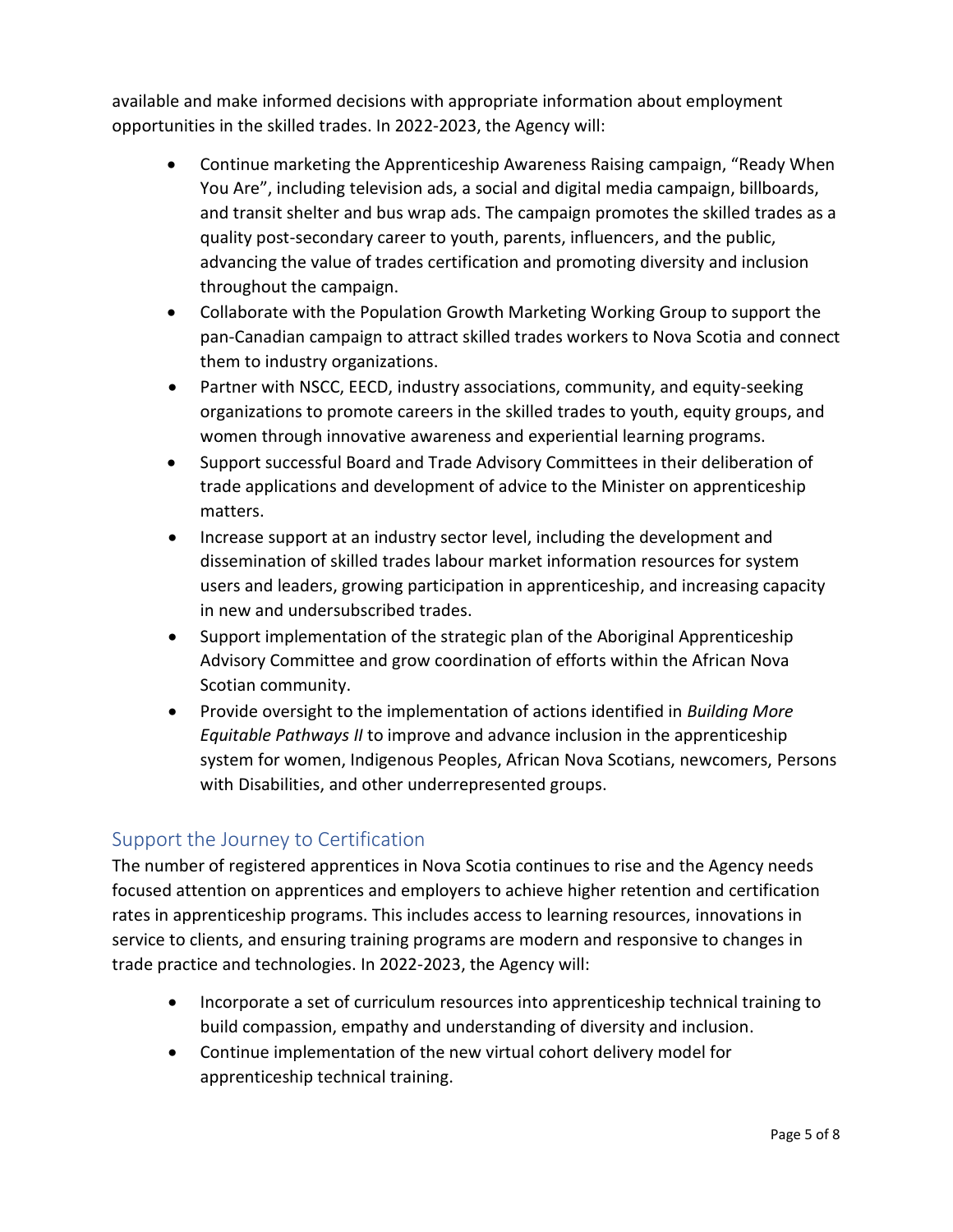- Implement a learning support framework, including referrals for learning supports, the development of individualized learning plans, essential skills programming, accessible assistive technology, classroom interventions, exam accommodations, and theory and/or trade specific tutoring services, for apprentices with language challenges and learning disabilities.
- Continue to grow an interactive Apprenticeship Learning Commons that meets the diverse needs of apprentices and trade qualifiers by providing supports/resources, such as mathematics modules, study guides, and examination preparation materials.
- Consolidate the management of strategic initiatives including the Forestry Sector Apprenticeship Initiative, the new Construction Sector Apprenticeship Initiative, the delivery of financial supports, and equitable service delivery and ensure permanent resources to support women in trades.
- Continue to refresh and update apprenticeship curriculum, pre-apprenticeship programs, logbooks, and examinations in response to harmonization and through quality engagement with industry.
- Review current trades programs for incorporation of emerging clean technologies and green energy to support environmental sustainability in the longer term.
- Develop and implement teaching and learning standards that ensure quality firsttier instruction and learning support leading to successful experiences for system participants.

#### Foster a Culture of Workplace Learning

Employers are the primary training provider in the apprenticeship system. It is important that employers know their role in the system and build a respectful workplace where learning is valued, and the success of apprentices and journeypersons is supported. With changing technologies, it is increasingly important that employers keep their apprentices and journeypersons current with new systems and processes. A culture of workplace learning ensures learning is viewed as positive – not only for those who need to improve on a specific task, or who are new to the trade - but is important for everyone and from which everyone benefits. The Agency also has a role to play to ensure government is a model of affirming workplace learning culture. In 2022-2023, the Agency will:

- Expand learning opportunities through remote delivery options.
- Explore the development of microcredentials to expand learning opportunities for apprentices and certified journeypersons.
- Continue to engage employers to increase their participation in the system and educate them on their role in training and the importance of equity, diversity, accessibility, and inclusion.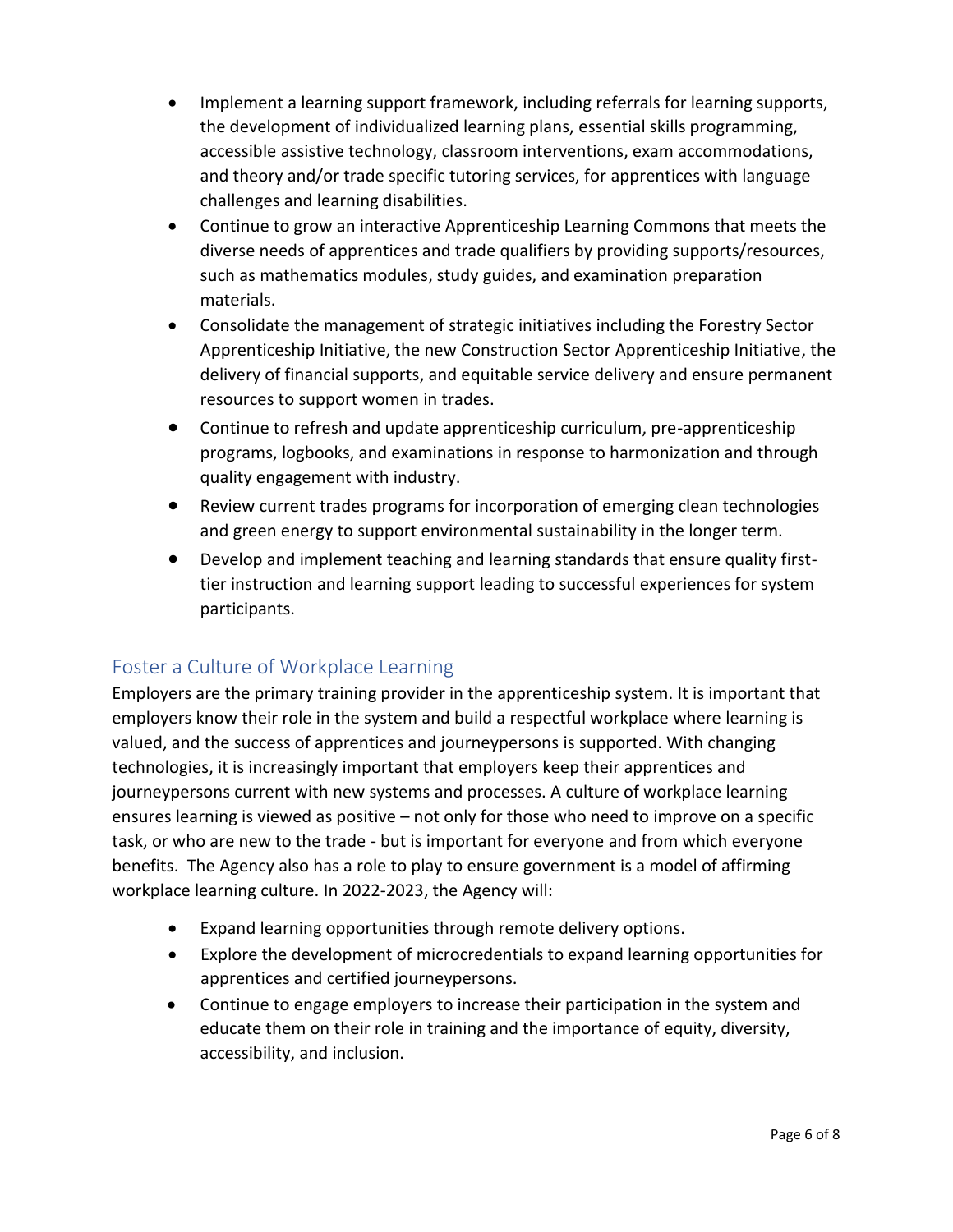- Develop opportunities for employers to engage with Indigenous organizations and other equity-seeking groups to promote a culture of respect and inclusivity in the workplace.
- Emphasize the message of workplace learning in promotion and advertising.
- Deliver Journeyperson Mentoring Training and Endorsement, Respectful Workplace Training and Gender and Inclusion Training to employers and journeypersons in the apprenticeship system.
- Implement business transformation and achieve a higher level of client service through the re-design of the Agency's support model.

#### Advance the Value of Certification

Nova Scotians need to experience workplaces that are fair, safe, and equitable, and have confidence that employers understand the value of certification and invest accordingly in the skills of certified trades workforce. Apprentices and journeypersons need to have pride in their trade and promote it to others as a career of choice to ensure the demand of the skilled trades workforce of the future is met. In 2022-2023, the Agency will:

- Continue implementation of a province-wide compliance and enforcement plan with input from the Compliance and Enforcement Group, including identified priorities.
- Develop compliance plans with Construction Managers of publicly funded Infrastructure Projects to promote and ensure compliance in the skilled trades.
- Develop an enhanced sector engagement approach to increase employer participation in apprenticeship, providing more opportunities for apprentices and supporting employer efforts to recruit and retain new apprentices.
- Explore options to strengthen the language in the government sustainable policy and apprenticeship procurement policy where public entities must consider trades certification and/or apprenticeship in all skilled trades sectors where appropriate.
- Work with partners to identify opportunities to certify existing trades professionals and for diverse communities to capitalize on apprenticeship opportunities in public construction projects.
- Recognize and celebrate apprentices who complete their journey.
- Recognize employers for their contributions to the apprenticeship system with a focus on those who champion workplace learning and demonstrate support to women and underrepresented apprentices to complete their journey to certification.
- Continue the review of the legislative framework to improve the flexibility of the apprenticeship system while maintaining the integrity of the certification of journeypersons in Nova Scotia.